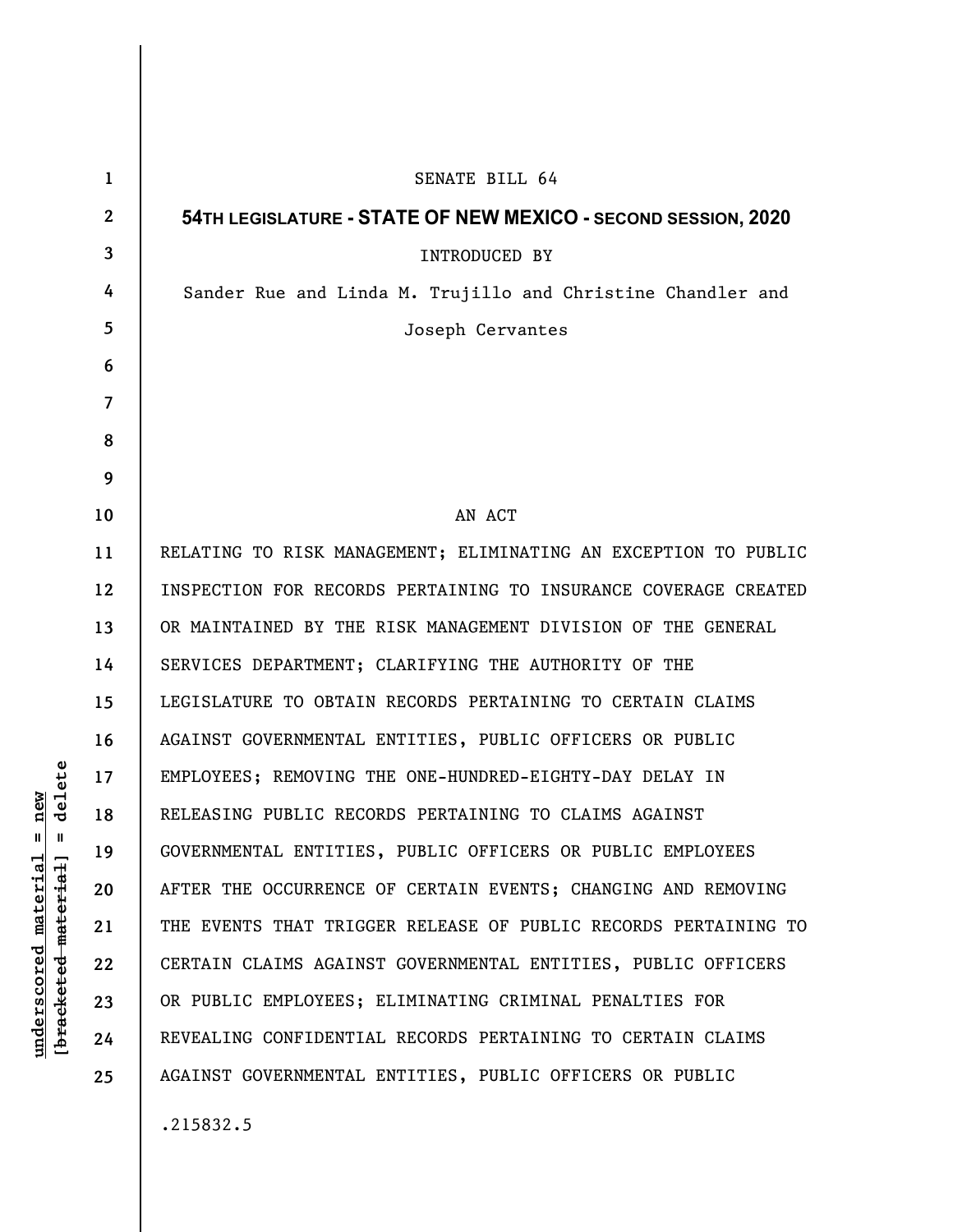EMPLOYEES.

**1** 

**2** 

**3 4 5 6 7 8 9 10 11 12 13 14 15 16 17 18 19 20 21 22 23 24 25**  BE IT ENACTED BY THE LEGISLATURE OF THE STATE OF NEW MEXICO: **SECTION 1.** Section 15-7-9 NMSA 1978 (being Laws 1981, Chapter 280, Section 1) is amended to read: "15-7-9. CONFIDENTIALITY OF RECORDS [PENALTY].--A. [The following] Records pertaining to claims for damages or other relief against any governmental entity, public officer or public employee created or maintained by the risk management division of the general services department are confidential and shall not be subject to any right of inspection by any person [not] except a state officer, [member] a body of the legislature or a state employee within the scope of [his] the officer's, body's or employee's official duties; [(1) records pertaining to insurance coverage; provided any record of a particular coverage shall be available to any public officer, public employee or governmental entity insured under such coverage; and (2) records pertaining to claims for damages or other relief against any governmental entity or public officer or employee; provided such records shall be subject to public inspection by New Mexico citizens one hundred eighty days after the latest of the following dates: (a) the date all statutes of limitation applicable to the claim have run] provided that the records

.215832.5

**underscored material = new [bracketed material] = delete**

 $underscored material = new$ 

delete

 $\mathbf{I}$ 

bracketed material

 $- 2 -$